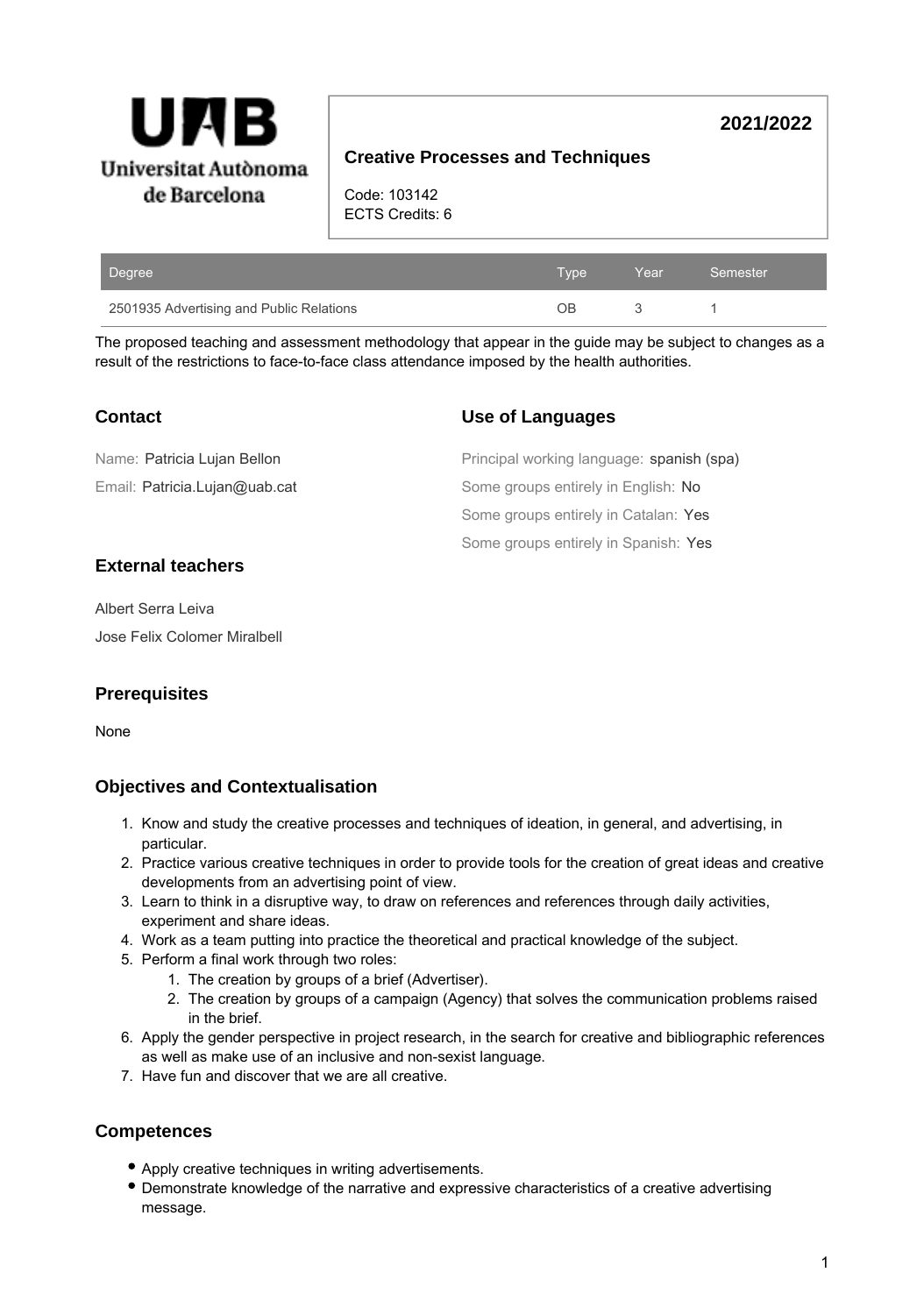- Demonstrate knowledge of the structure and functions of the technological context that plays a role in the advertising communication process.
- Manage persuasive communication creatively.
- Use ones imagination with flexibility, originality and ease.

### **Learning Outcomes**

- 1. Apply the strategic principles that determine a campaign to developing a creative briefing.
- 2. Develop creative sales ideas.
- 3. Distinguish the fundamental principles of relational dialectics between repeatability and originality-innovation.
- 4. Identify the fundamental principles of recognition and significant difference.
- 5. Provide creative solutions to the advertisers communication problems, bearing in mind the budgetary limitations determining a campaign.
- 6. Use ones imagination with flexibility, originality and ease.
- 7. Use technological instruments for the composition and editing of graphic messages.

### **Content**

- 1. Creativity and Creative Process
- 2. Looking for the Big Idea: Concept and Insights
- 3. Advertiser brief
- 4. Creative/Agency brief
- 5. The references
- 6. Creative techniques

### **Methodology**

The calendar will be available on the first day of class. Students will find all information on the Virtual Campus: the description of the activities, teaching materials, and any necessary information for the proper follow-up of the subject. In case of a change of teaching modality for health reasons, teachers will make readjustments in the schedule and methodologies.

#### Methodology

To the theoretical part on creative processes and techniques will be added:

- Practical exercises in group or individual.
- Viewing of campaigns, projects, products, content, talks, articles...
- Continuous search for surprising and interesting references that can inspire the group. IG Profile @inspirationalmagazine
- $\bullet$  Individual work "My Creative Notebook".
- Final group work. Revolution Makers. We will create and "brand" a Revolution capable of being followed by thousands of people.

Annotation: Within the schedule set by the centre or degree programme, 15 minutes of one class will be reserved for students to evaluate their lecturers and their courses or modules through questionnaires.

### **Activities**

| Title <sup>1</sup> |  | Hours ECTS Learning Outcomes |
|--------------------|--|------------------------------|
| Type: Directed     |  |                              |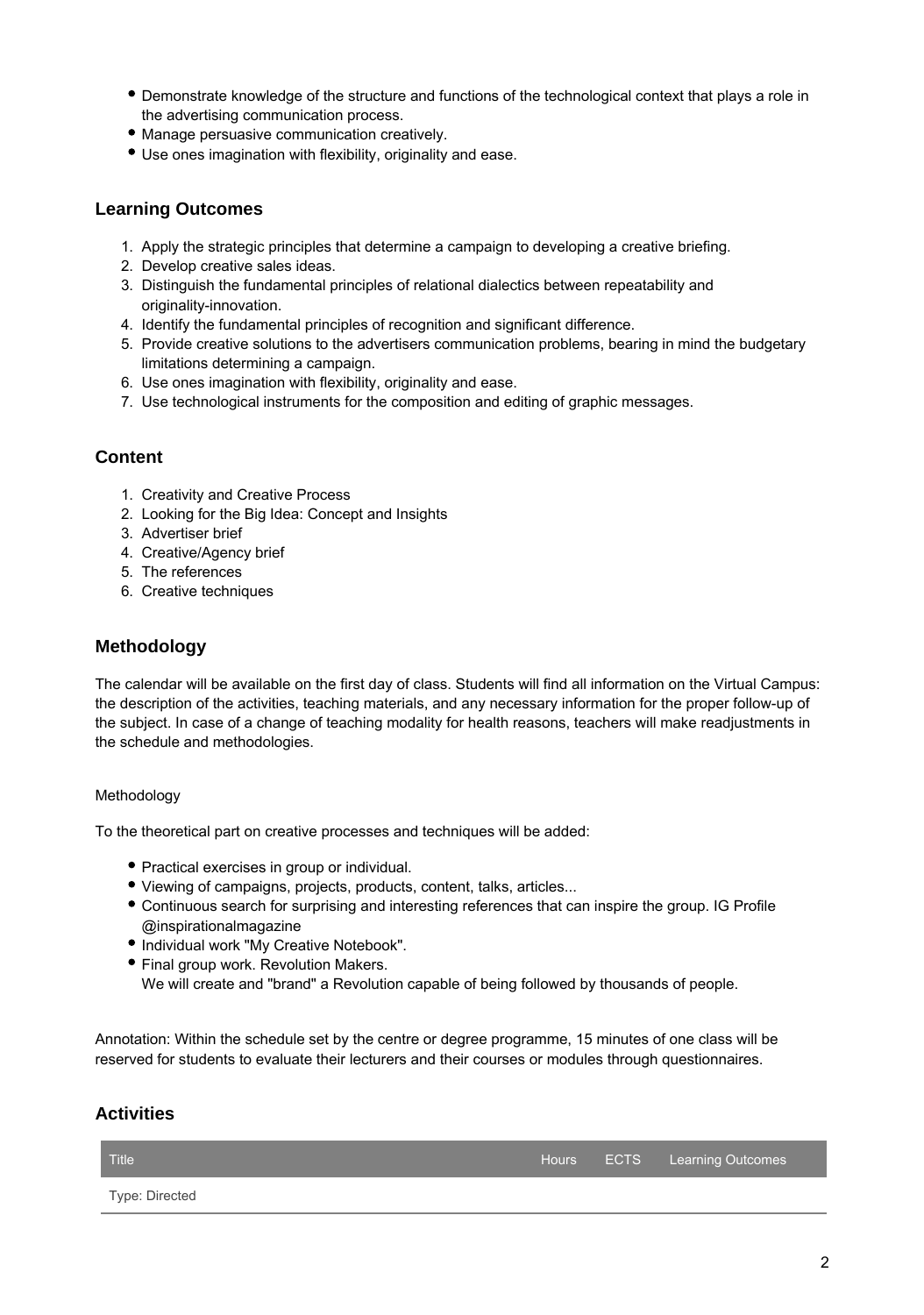| Theory, Seminars and Practices                           | 46   | 1.84 | 1, 3, 5, 2, 4       |
|----------------------------------------------------------|------|------|---------------------|
| Type: Supervised                                         |      |      |                     |
| <b>Tutorials</b>                                         | 8    | 0.32 | 1, 6, 3, 5, 2, 4    |
| Type: Autonomous                                         |      |      |                     |
| Final work in group. Revolution Makers                   | 40   | 1.6  | 1, 6, 3, 5, 2, 4, 7 |
| Individual work "My Creative Notebook"                   | 42.5 | 1.7  | 1, 6, 5, 2          |
| Practical exercises                                      | 4.5  | 0.18 | 1, 6, 3, 5, 2, 4, 7 |
| Viewing of campaigns, projects, content, talks, articles | 4    | 0.16 | 1, 3, 5, 2, 4       |

# **Assessment**

1. Self-assessment -> 5%

Self-criticism is key when working with ideas.

No one knows better than you what you have done during the course.

Honestly evaluate your effort, your desire to work, the originality of your ideas, the tireless search for new references, the books you have read, your evolution... Everything that has made your creative muscle grow and stimulate your desire to find new creative paths throughout the year. A 10, if not real, is not an option.

2. Realization of practices in class -> 20%

Practices in class and out of class are compulsory.

#### 3. Individual practical work "My Creative Notebook" -> 35%

The idea books will be delivered on the appointed day and will be returned after 6 months of custody.

It will be valued:

- Constancy and daily work.
- The solutions to the practical exercises proposed in class.
- Own creative ideas.
- Creative thoughts and references.
- The use of the creative techniques learned.
- The visual expression of the content through images, mind maps, drawings, photographic clippings.
- And, in general, any original idea that contributes to the creative work being done on a daily basis. We hope that you have been fed with creativity every day and that you have searched for great ideas throughout the course.

4. Work and Final Presentation: Revolution Makers -> 40%

It will be valued:

- Originality, simplicity, organization and formal development.
- The oral presentation, in an understandable, entertaining, simple and clear and structured way of the work.
- The presentation of all the members of the group.
- The formal and final delivery of the campaign to launch a revolution likely to be followed by thousands of people.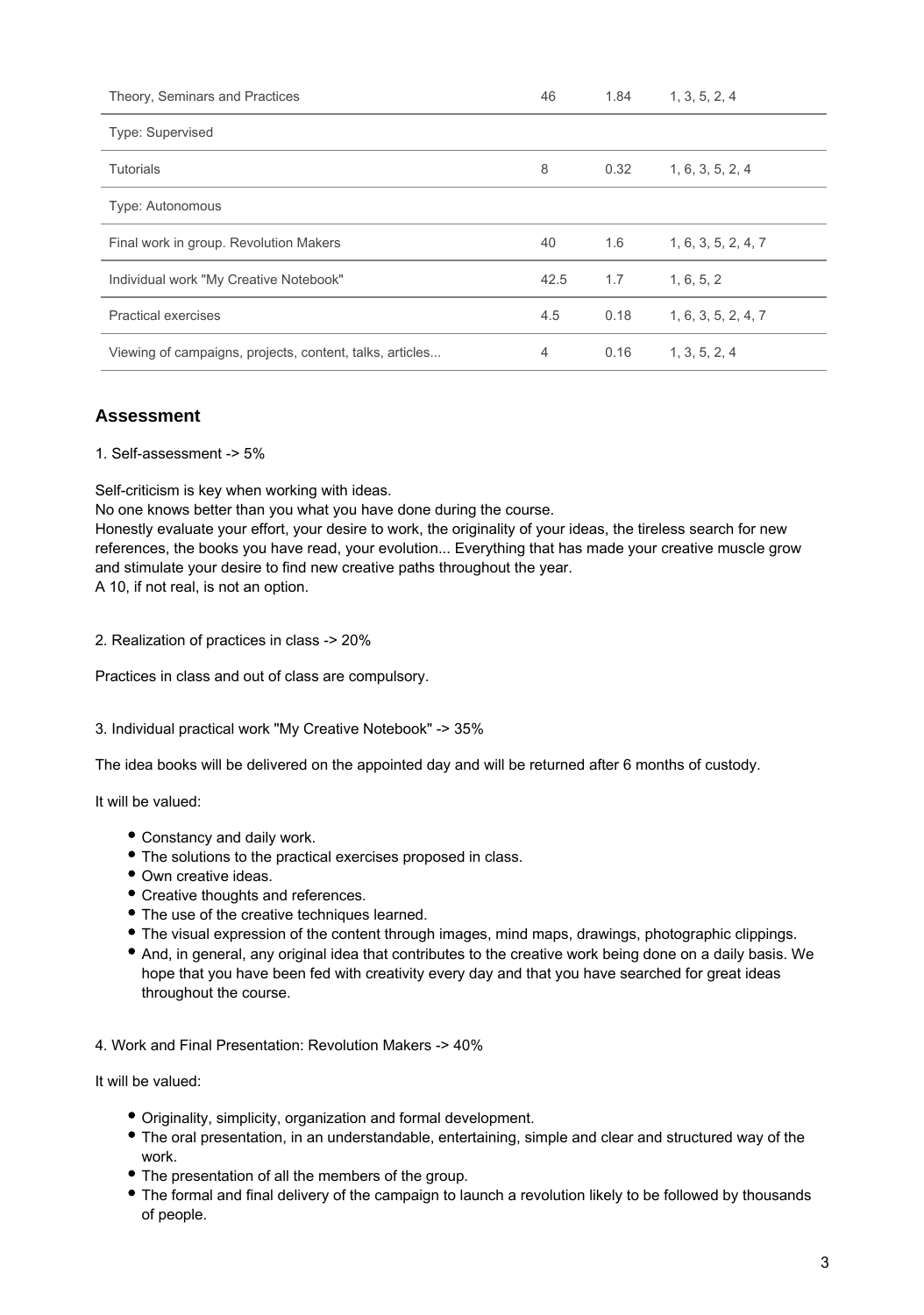#### Re-evaluation

Resubmit the corrected and improved practices and / or the Final Work that has not been approved.

The reevaluation is in the same semester; It is the second call. There is no third call.

Dedication, enthusiasm, self-demand and fun will be required.

Students will have the right to make up the subject if they have been evaluated from the set of activities, the weight of which is a minimum of 2/3 of the total grade for the subject.

To be able to attend the recovery of the subject, it will be necessary to have obtained an average grade equal to or less than 3.5.

The "My Creative Notebook" activity is excluded from the recovery process as it is a project to be carried out on a daily basis.

The student who performs any irregularity (copy, plagiarism, identity theft...) will be qualified with 0 in this assignment or exam. In case there are several irregularities, the final grade of the subject will be 0.

The proposed teaching methodology and evaluation activities may undergo some modifications depending on the health authorities' attendance restrictions.

### **Assessment Activities**

| <b>Title</b>                                     | Weighting | <b>Hours</b> | <b>ECTS</b> | <b>Learning Outcomes</b> |
|--------------------------------------------------|-----------|--------------|-------------|--------------------------|
| Classroom Practice                               | 20%       |              | 0.04        | 1, 6, 3, 5, 2, 4, 7      |
| Individual practical work "My Creative Notebook" | 35%       | 1.5          | 0.06        | 1, 6, 3, 5, 2, 4, 7      |
| Self appraisal                                   | 5%        | 0.5          | 0.02        | 1, 6, 3, 5, 2, 4, 7      |
| Work and Final Presentation: Revolution Makers   | 40%       | 2            | 0.08        | 1, 6, 3, 5, 2, 4, 7      |

### **Bibliography**

#### Mandatory readings

Pricken, M. (2009). Publicidad creativa. Ideas y técnicas de las mejores campañas internacionales. Barcelona: Gustavo Gili

Martín Barranco, M. (2021). Ni por favor ni por favora. Cómo hablar con lenguaje inclusivo sin que se note (demasiado). Catarata

#### Complementary readings

Aced, C. (2013). Relaciones públicas 2.0: Cómo gestionar la comunicación corporativa en el entorno digital. Barcelona: Editorial UOC

Adair, J. E. (2009). The Art of Creative Thinking: How to Be Innovative and Develop Great Ideas. Kogan Page Álvarez Ruiz, A. (2017). La magia del planning. Cómo utilizar la planificación estratégica para potenciar la eficacia de la comunicación. Madrid: ESIC editorial

Andrews, M. (2016). Persuasión. 33 técnicas publicitarias de influencia psicológica. Barcelona: Gustavo Gili Andrews, R. j. (2019). Info We Trust: How to Inspire the World With Data. New Jersey: John Wiley & Sons Anthony, J. (2015). Be Creative. A Quick Guide to Developing Brilliant Ideas & Unlocking Your Creative Potential. Jay Anthony Writing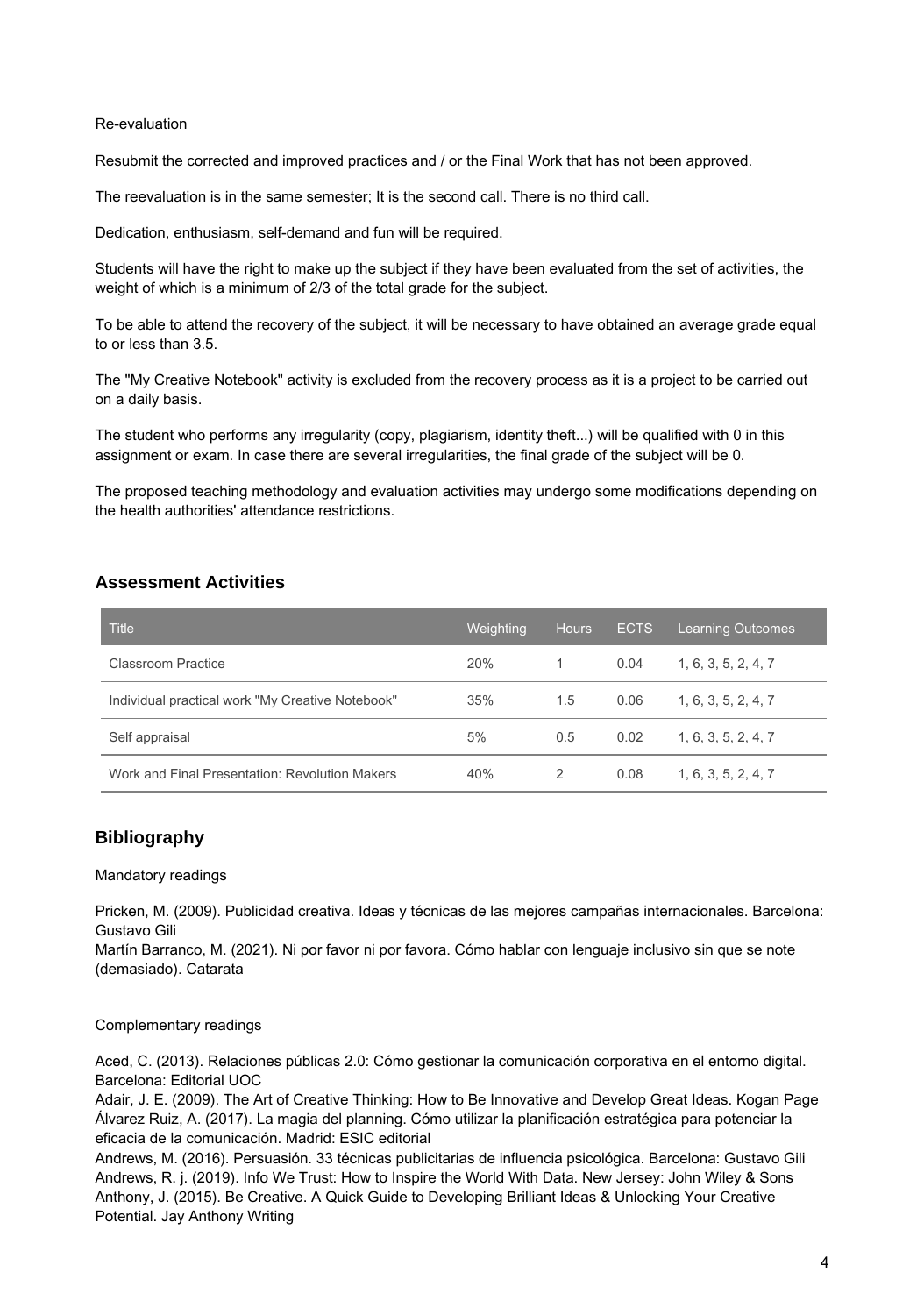Arden, P. (2005). Usted puede ser lo bueno que quiera ser. London: Phaidon Arden, P. (2008). Pienses lo que pienses piensa lo contrario. London: Maeva Banet-Weiser, S. (2012). AuthenticTM: The Politics of Ambivalence in a Brand Culture. New York: New York University Press Bernard, A. (2020). Theory of the Hashtag. Cambridge: Polity Press Blackmore, S. (2000). La máquina de los memes. Barcelona: Paidós Bogusky, A. y Winsor, J. (2009). Baked In. Creating products and bussinesses that market themselves. Chicago: Agate Brown, T. (2019). Change by Design. How Design Thinking Transforms Organizations and Inspires Innovation. New York: HarperBusiness Buzan, T. (2004). Cómo Crear Mapas Mentales. Barcelona: Urano Catmull, E. (2014). Creatividad, S.A.: Cómo llevar la inspiración hasta el infinito y más allá. Barcelona: Conecta D&AD. (2011). The Copy Book. How some of the best advertising writers in the world write their advertising. London: Taschen D&AD. The Art Direction Book. De Bono, E. (1998). El pensamiento lateral: Manual de creatividad. Barcelona: Paidós De Bono, E. (2008). Seis sombreros para pensar. Barcelona: Paidós De Bono, E. (2015). Serious Creativity: How to Be Creative Under Pressure and Turn Ideas Into Action. London: Vermillion Fallon, P. y Senn, F. (2007). Exprime la idea. Madrid: LID Farran Teixidó, E. (2016). Desde la trinchera: Manual de supervivencia en creatividad publicitaria. Barcelona: Editorial UOC Fill, C., Hughes, G. y de Francesco, S. (2013). Advertising: Strategy, Creativity and Media. Pearson Education Limited Goldberg, E. (2019). Creatividad: El cerebro humano en la era de la innovación. Barcelona: Crítica grupo autónomo a.f.r.i.k.a., BRUNZELS, S. y BLISSET, L. (2006). Cómo acabar con el mal: Manual de guerrilla de la comunicación. Virus Harrison, G. P. (2013). Think: Why You Should Question Everything.New York: Prometheus Herrera, E. y F. Iñurritegui, L. (2018). Historias que marcan Origen y significado de 50 marcas gráficas. Barcelona: Gustavo Gili Holiday, R. (2019). El Ego es el enemigo. Ciudad de México: Paidós Jardí, Enric. (2012). Pensar con imágenes. Barcelona: Gustavo Gili Jenkins, H. y Ford, S. (2015). Cultura transmedia. La creación de contenido y valor en una cultura en red. Barcelona: Gedisa Joannis, H. (1986). El Proceso de creación publicitaria. Planteamiento, concepción y realización de los mensajes. Bilbao: Deusto. Johnson, S. (2011). Where Good Ideas Come From. The Natural History of Innovation. Penguin Kaufman, J. C. (2016). Creativity 101. New York: Springer Publishing Company Kelley, T. y Kelley, D. (2013). Creative Confidence: Unleashing the Creative Potential Within Us All. New York: Crown Kelley, T. y Littman, J. (2010) Las diez caras de la innovación. Estrategias para una creatividad excelente. Madrid: Paidós Kelso, T. (2018). The Social Impact of Advertising: Confessions of an (Ex-)Advertising Man. Lanham: Rowman & Littlefield Publishers Kessels, E. (2016). ¡Qué desastre! Cómo convertir errores épicos en éxitos creativos. London: Phaidon Press Kleon, A. (2017). Roba como un artista. Un cuaderno para cleptómanos creativos. Barcelona: Gustavo Gili Kleon, A. (2019). Keep Going: 10 Ways to Stay Creative in Good Times and Bad. New York: Workman Publishing Krause, J. (2012). The Logo Brainstorm Book: A Comprehensive Guide for Exploring Design Directions. Cincinnati, Ohio: HOW Books Lamarre, G. (2018). La vía del creativo: Guía para reinventar nuestra práctica y nuestra mirada. Barcelona: Gustavo Gil Landa, R. (2016). Advertising by Design: Generating and Designing Creative Ideas Across Media. Hoboken: John Wiley & Sons Lanier, J. (2011). Contra el rebaño digital : un manifiesto. Barcelona: Debate Lupi, G. (2016). Dear Data. London: Particular Books MacLeod, H. (2009). Ignore Everybody: And 39 Other Keys to Creativity. New York: Portfolio